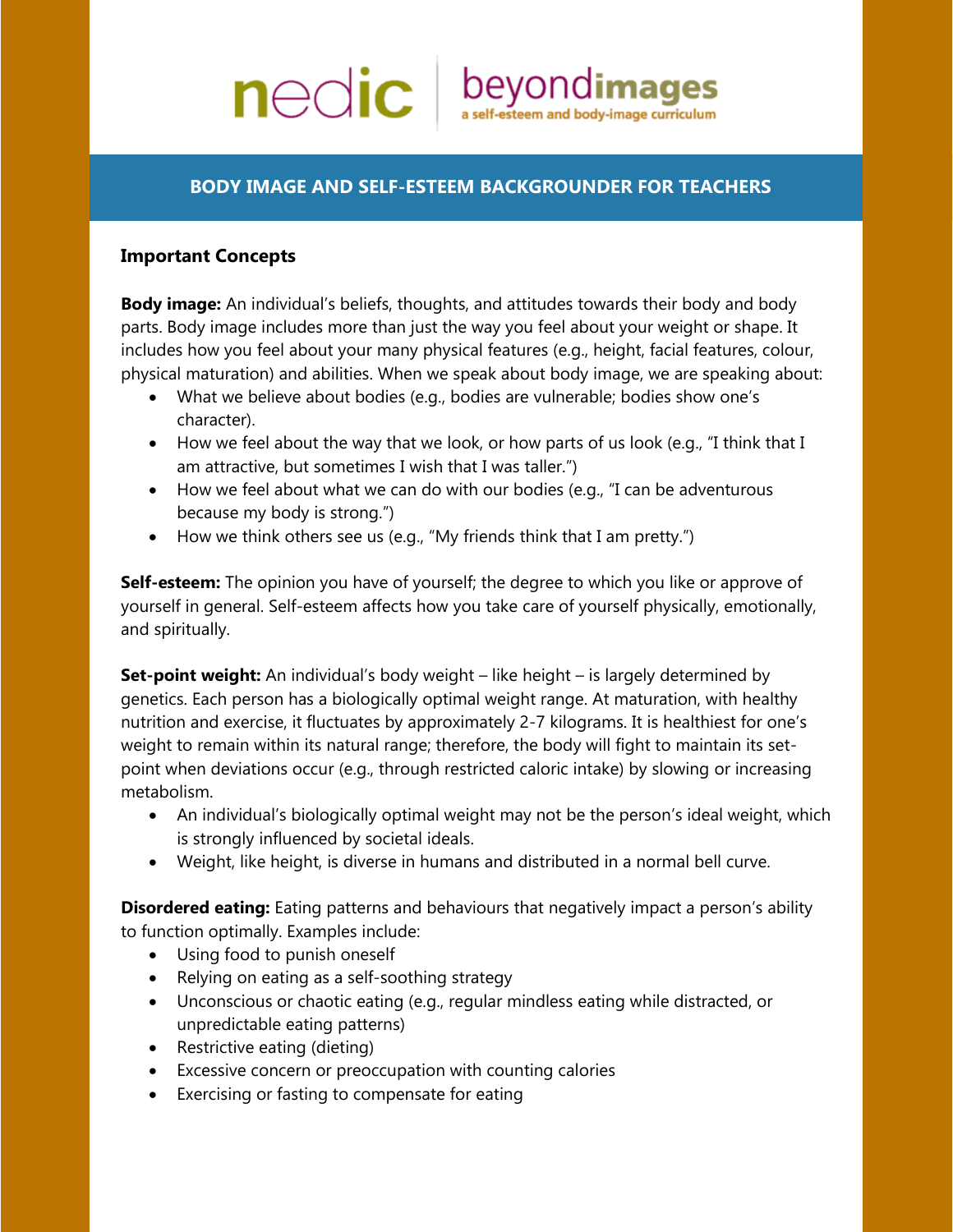### **Influences on Body Image and Self-Esteem**

Canadian children are growing up in a complex society that exposes them to adult concepts and concerns from a young age. In addition to familial, academic, and peer pressures. They face an over-abundance of conflicting (and often dangerous) messages from the media regarding healthy eating, appropriate exercise, and "socially desirable" standards of appearance. Although children may not consciously realize it, the media bombards them with narrow messages regarding what girls and boys should look like (e.g., girls should be thin, boys should be lean and muscular), act like (e.g., girls should be sensitive and co-operative; boys should be brave and tough), and value (e.g., girls should be highly concerned with their appearance, boys should be highly concerned with their abilities). Furthermore, other genders often are not reflected at all. Such messaging not only influences the ways that children view themselves, but also influences the ways in which they view and interact with each other (e.g., boys may seek power by insulting girls' appearances; girls may tease boys by querying their strength/abilities).

As they mature, students must learn how to cope with a number of changes and challenges, including transitions into new environments (e.g., new schools); establishing new social relationships (e.g., new friendship groups, dating relationships); and physical changes due to going through puberty (e.g., weight gain on hips and thighs, breast development, growth of facial and body hair, voice changes). Students also develop heightened capacities for selfawareness and self-reflection, and as a result, become increasingly concerned about the opinions and approval of their peers.

Further complicating these matters is the fact that students must learn to cope with these changes and challenges in an environment that is complex, sexualized, and media-saturated. Through social media platforms, websites, film, magazines, etc., they are bombarded with problematic messages linking values and appearance, promoting thinness as the ideal for girls, and lean, athletic bodies as the ideal for boys. These narrow appearance ideals are promoted as the keys to confidence, success, health and happiness in life. Although they may not consciously realize it, by adolescence, many students have internalized societal expectations of how boys and girls should look, behave, and what they should value as masculine or feminine. Such internalized ideals can quickly become problematic when they conflict with one's natural self and appearance or one's perceived self and appearance (e.g., adolescents often feel like they must lose weight, regardless of physical appearance), are used to reinforce power in social relationships (e.g., body-based harassment), and/or ostracize individuals who do not conform to gender stereotypes (e.g., boys who enjoy art, and are uninterested in sports). In addition, most students are engaging with new media and communication devices such as social networking sites, blogs, and smartphones, which bring a host of new issues, such as cyberbullying, and false self-representation to the forefront.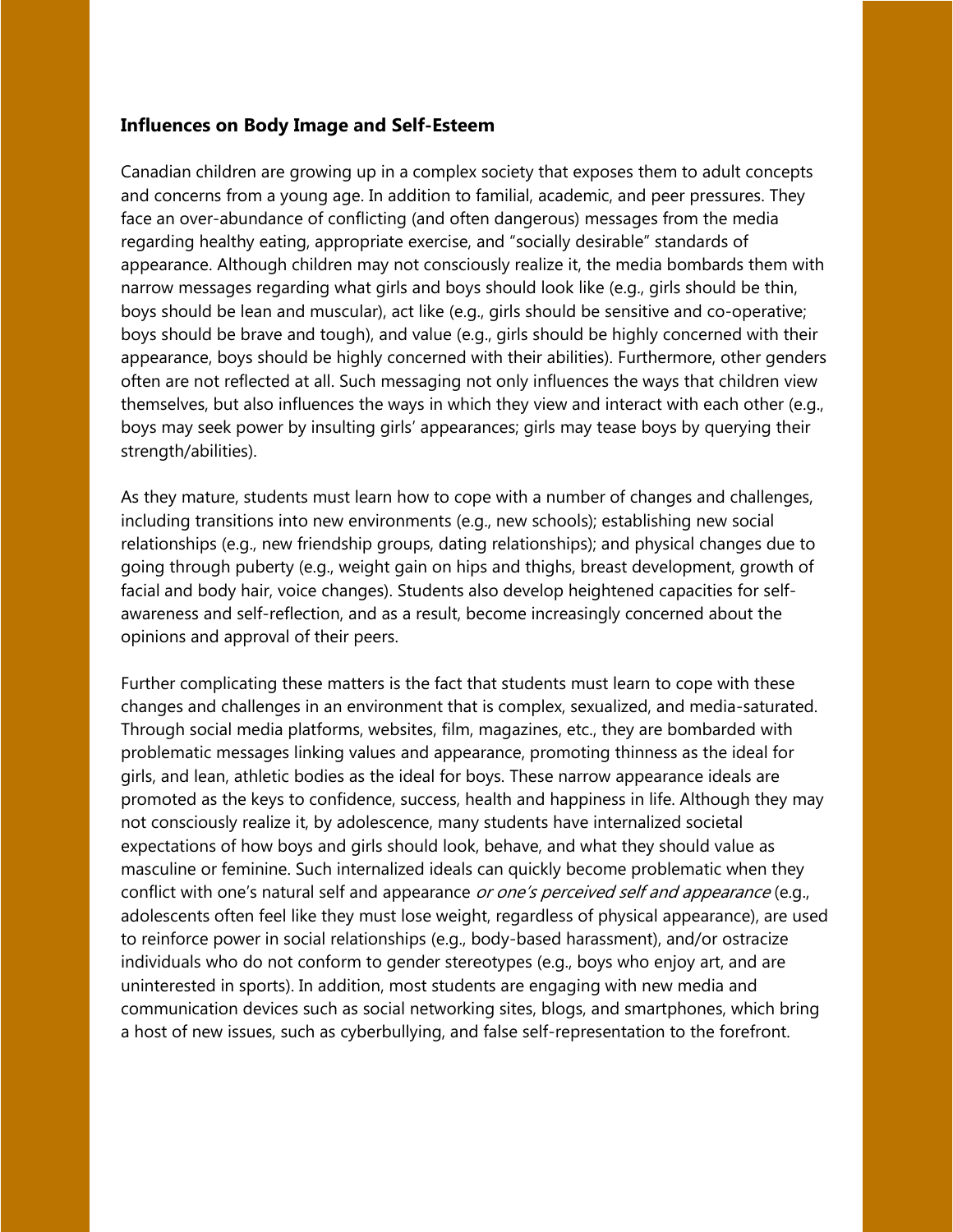Body image dissatisfaction and problematic food- and eating-related concerns or behaviours can emerge at any time in an individual's life; however, these issues are most likely to arise when one is experiencing several challenges all at once. As discussed above, adolescence is a period of development that is characterized by change, and is therefore experienced as a time of vulnerability and stress by many young people. Thus, in the context of incessant messaging that our worth is determined by our appearance, it is not surprising that many adolescents, especially girls, displace their concerns onto their bodies, feel dissatisfied with their appearance, and begin to demonstrate disordered eating attitudes (e.g., certain foods are "bad" and if eaten illustrate that they themselves are "bad") and behaviours (e.g., dieting, over-exercising) during their adolescent years.

How one feels about one's body influences the way one takes care of, and feels about oneself. Research has shown has shown that a positive body image is crucial for the development of good self-esteem, emotional stability, healthy eating habits, and happiness among adolescents. Conversely, a negative body-image is associated with a number of physical and emotional difficulties, including:

- Poor self-esteem
- Withdrawal from physical, scholastic/career, and social activities
- Academic difficulties
- Extreme weight and shape manipulation
- Disordered eating (e.g., binge eating, dieting)
- Anxiety and depression

Between the ages of 12 and 18, approximately one in three Canadian girls demonstrates disordered eating attitudes and behaviours. Over half of girls in grades nine and ten report trying to lose weight. Although body image dissatisfaction and disordered eating patterns are most prevalent among girls, it is a fallacy to assume that boys do not have their own body image issues and concerns. By grade seven, many boys become preoccupied with attaining a lean and muscular physique, and may go to extreme measures (e.g., over-exercising, taking supplements or steroids, restricting food intake, bingeing) in attempts to fit the masculine body ideal. It is also important to be aware that trans and non-binary youth experience struggles with body-image and disordered eating symptoms at higher rates than their cisgender peers.

#### **Quick Facts on Body Image and Disordered Eating in Adolescence**

Physical changes associated with puberty (e.g., weight gain, breast development, growth of body hair) can amplify adolescents' feelings of self-consciousness and body-image concerns.

- Generally, early pubertal development in girls and late pubertal development in boys is associated with increased body image dissatisfaction and low self-esteem.
- However, any individual who feels like they are outside of the norm (e.g., early or late developer, minority group member) may experience body image dissatisfaction and low self-esteem.